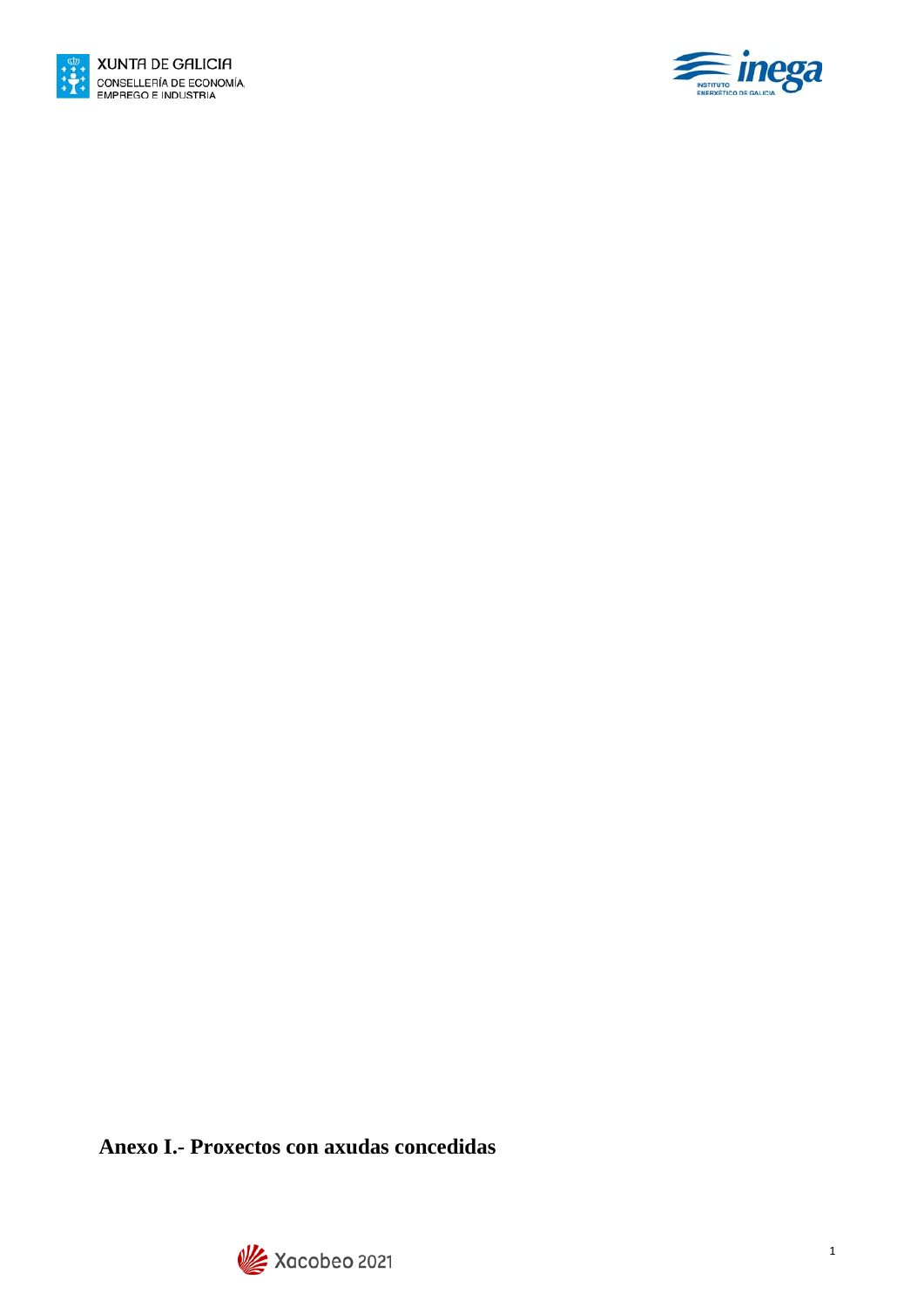



| Cód. Sol.  | <b>Beneficiario</b>               | Puntuación<br><b>Total</b> | <b>Axudas</b>  | Contía<br>acumulada<br>das axudas |
|------------|-----------------------------------|----------------------------|----------------|-----------------------------------|
| IN421I-53  | <b>IAGO TRABAZOS RIVERA</b>       | 86.64                      | 5.045,70 €     | 5.045,70 €                        |
| IN421I-337 | SUSANA LOPEZ VILLANUEVA           | 84.02                      | 5.398,41 €     | 10.444,11 €                       |
| IN421I-176 | SORAYA MANGANA RIVAS              | 82.59                      | 3.759,79 €     | 14.203,90 €                       |
| IN421I-367 | BENITO ABRALDES ALVAREZ           | 81.95                      | $5.357,27 \in$ | 19.561,17 €                       |
| IN421I-341 | ISABEL GARCÍA VÁZQUEZ             | 81.44                      | 5.003,46 €     | 24.564,63 €                       |
| IN421I-213 | MARIA JOSEFA BLANCO PEREZ         | 81.06                      | 4.683,30 €     | 29.247,93 €                       |
| IN421I-351 | NILO ARIAS LÓPEZ                  | 81.03                      | 4.283,40 €     | $33.531,33 \in$                   |
| IN421I-249 | ROBERTO VEGA NOVO                 | 80.65                      | $5.451,65 \in$ | 38.982,98 €                       |
| IN421I-170 | MARIA SOLEDAD FERNANDEZ DOMINGUEZ | 80.38                      | 3.932,50 €     | 42.915,48 €                       |
| IN421I-76  | <b>JESUS LEBRUSAN LOPEZ</b>       | 79.99                      | 4.235,00 €     | 47.150,48 €                       |
| IN421I-128 | <b>MARCOS VEIGA ARIAS</b>         | 79.83                      | $5.505,50 \in$ | 52.655,98 €                       |
| IN421I-63  | JOSE ANTONIO LÓPEZ QUIROGA        | 79.75                      | 8.615,56 €     | 61.271,54 €                       |
| IN421I-198 | HERMELINO JAVIER SIXTO LORENZO    | 79.73                      | $8.246,15 \in$ | 69.517,69 €                       |
| IN421I-71  | DIEGO LORENZO PARDAL              | 79.55                      | 4.006,91 €     | 73.524,60 €                       |
| IN421I-272 | RAUL MAREQUE VARELA               | 79.37                      | 7.247,90 €     | 80.772,50 €                       |
| IN421I-194 | JOSÉ MANUEL COUTO CASAIS          | 79.35                      | 4.366,13 €     | 85.138,63 €                       |
| IN421I-173 | BEGOÑA CADAHÍA GARCÍA             | 79.32                      | 6.352,50€      | 91.491,13 €                       |
| IN421I-124 | URBANO MANUEL FUENTES SAYANS      | 79.29                      | 7.260,00 €     | 98.751,13 €                       |
| IN421I-211 | MARIA ISABEL LOPEZ FERNANDEZ      | 79.27                      | $6.710,66 \in$ | 105.461,79 €                      |
| IN421I-264 | MONICA VEJO SANTOS                | 79.18                      | 7.183,77 €     | 112.645,56 €                      |
| IN421I-205 | ADORACION TABOADA GOMEZ           | 79.12                      | $6.173,42 \in$ | 118.818,98 €                      |
| IN421I-257 | CAMILO TOME TUÑAS                 | 79.12                      | 4.378,00 €     | 123.196,98 €                      |
| IN421I-89  | JOSE MARIA CANCELA FARIÑA         | 78.91                      | 7.199,50 €     | 130.396,48 €                      |
| IN421I-352 | ELENA ARIAS PRIETO                | 78.87                      | 4.283,40 €     | 134.679,88 €                      |
| IN421I-78  | MARIA DEL CARMEN IGLESIAS GARCIA  | 78.80                      | 5.248,98 €     | 139.928,86 €                      |
| IN421I-329 | MARIA DOLORES PAZ GONZALEZ        | 78.66                      | $5.357,27 \in$ | 145.286,13 €                      |
| IN421I-204 | PABLO REY BARREIRO                | 78.64                      | 3.266,39 €     | 148.552,52 €                      |
| IN421I-229 | MARCOS RIVERA MONTES              | 78.62                      | 3.811,50 €     | 152.364,02 €                      |
| IN421I-147 | MARIA ISABEL VAZQUEZ VAZQUEZ      | 78.59                      | 5.056,59€      | 157.420,61 €                      |
| IN421I-322 | JUAN CARLOS OTERO CASTRO          | 78.55                      | 5.849,74 €     | 163.270,35 €                      |
| IN421I-267 | MARTIN FERNANDEZ BALTASAR         | 78.54                      | 11.525,25 €    | 174.795,60 €                      |
| IN421I-203 | PABLO PÉREZ MAGARIÑOS             | 78.26                      | 4.080,72 €     | 178.876,32 €                      |
| IN421I-259 | EMILIO DIAZ PELAEZ                | 78.21                      | 6.711,87€      | 185.588,19€                       |
| IN421I-103 | MARIA ISABEL PEREIRA IGLESIAS     | 78.13                      | 4.235,00 €     | 189.823,19€                       |
| IN421I-168 | ELOY LOPEZ DACOSTA                | 77.94                      | 3.388,00 €     | 193.211,19 €                      |
| IN421I-358 | MARIA BEGOÑA PREGAL VAZQUEZ       | 77.92                      | 4.346,92 €     | 197.558,11 €                      |
| IN421I-172 | <b>GERMAN PEREZ LORENZO</b>       | 77.80                      | 3.322,05 €     | 200.880,16 €                      |
| IN421I-149 | FRANCISCA SOCORRO VAZQUEZ SANCHEZ | 77.77                      | 4.676,65 €     | 205.556,81 €                      |
| IN421I-132 | MARÍA DEL CARMEN BARJA FERNÁNDEZ  | 77.69                      | 4.235,00 €     | 209.791,81 €                      |
| IN421I-164 | MARIA AURORA BOQUETE BLANCO       | 77.67                      | 4.567,75 €     | 214.359,56 €                      |

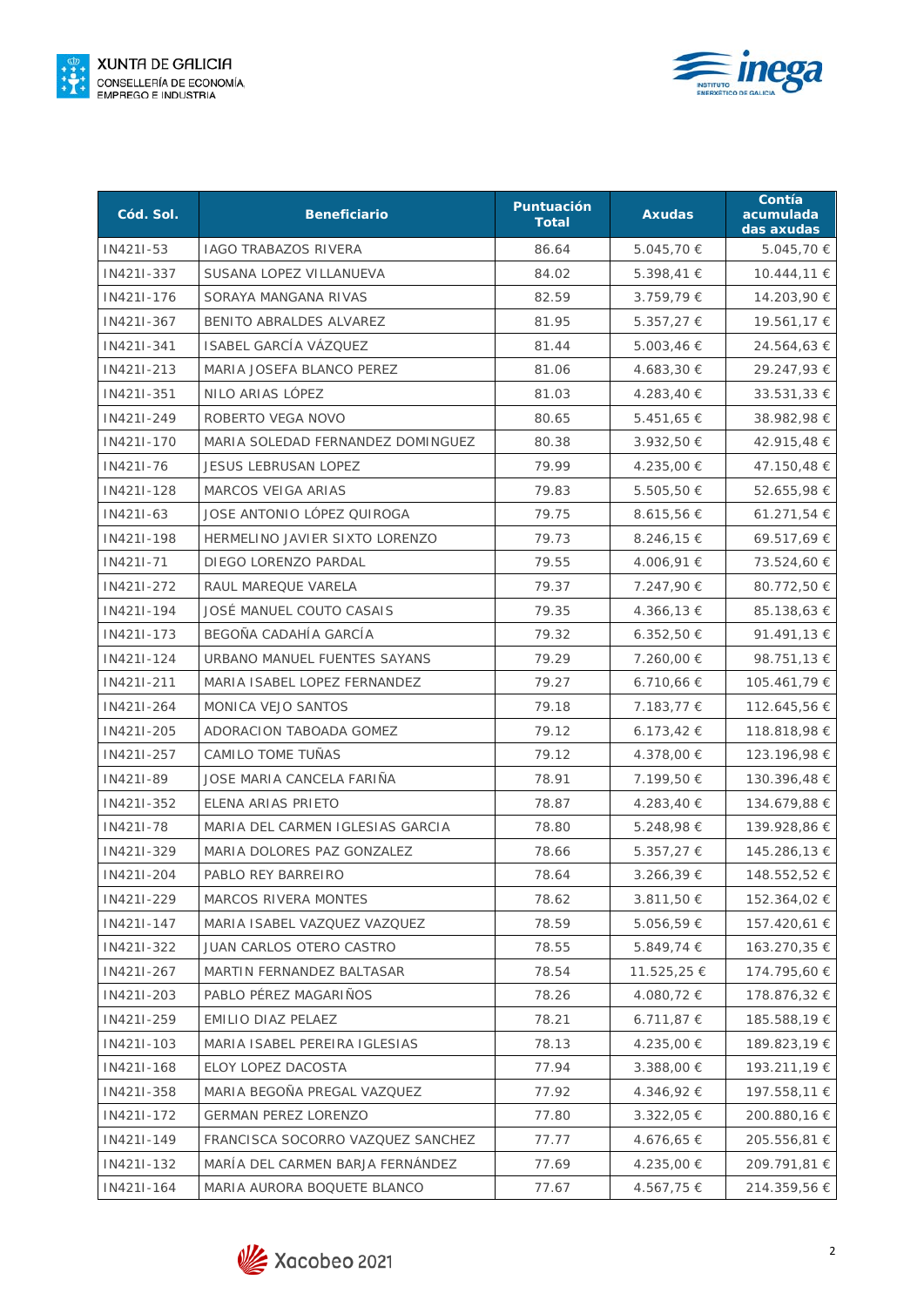



| Cód. Sol.  | <b>Beneficiario</b>                                | Puntuación<br><b>Total</b> | <b>Axudas</b>  | Contía<br>acumulada<br>das axudas |
|------------|----------------------------------------------------|----------------------------|----------------|-----------------------------------|
| IN421I-301 | CRISTOBAL DONAPETRY GARCIA                         | 77.60                      | 5.807,88 €     | 220.167,44 €                      |
| IN421I-121 | MARIA CASANOVA SOUTO                               | 77.52                      | 5.656,75 €     | 225.824,19€                       |
| IN421I-123 | MARIA DEL CARMEN PEREZ CASTRO                      | 77.52                      | 5.656,75 €     | 231.480,94 €                      |
| IN421I-361 | XOSE RAMON BLANCO SUEIRO                           | 77.49                      | 4.537,50 €     | 236.018,44 €                      |
| IN421I-255 | ADRIAN CORRAL ARMESTO                              | 77.39                      | 6.711,87 €     | 242.730,31 €                      |
| IN421I-92  | DAVID LOPEZ VELEIRO                                | 77.28                      | 3.712,50 €     | 246.442,81 €                      |
| IN421I-244 | MARÍA DE LA ENCARNACIÓN LÓPEZ NÚÑEZ                | 77.04                      | $6.776,00 \in$ | 253.218,81 €                      |
| IN421I-321 | M JOSEFA IRIMIA CASTRO                             | 77.01                      | 6.488,02€      | 259.706,83 €                      |
| IN421I-240 | JAVIER BARREIRO BARREIRO                           | 76.82                      | 3.872,00 €     | 263.578,83 €                      |
| IN421I-90  | MARIA FRANCISCA DEL ROSARIO<br>FERNÁNDEZ FERNÁNDEZ | 76.79                      | 6.579,37€      | 270.158,20 €                      |
| IN421I-232 | MARÍA HERMINIA DÍAZ PADRÓN                         | 76.78                      | 4.235,00 €     | 274.393,20 €                      |
| IN421I-335 | EDELMIRO GONZALEZ LEANDREZ                         | 76.72                      | 4.479,90 €     | 278.873,10 €                      |
| IN421I-163 | MARÍA CARMEN RIVAS RIVAS ANELLO                    | 76.71                      | 4.683,30 €     | 283.556,40 €                      |
| IN421I-295 | MARTINA VIEITEZ FERRO                              | 76.65                      | 4.231,97 €     | 287.788,37 €                      |
| IN421I-218 | MARIA ISABEL IGLESIAS FERREIRO                     | 76.61                      | $5.797,21 \in$ | 293.585,58€                       |
| IN421I-319 | AGUSTIN EZEQUIEL NABAJAS ALVAREZ                   | 76.61                      | $3.328,10 \in$ | 296.913,68 €                      |
| IN421I-141 | JOSE ANTONIO ORTIGUEIRA CAMIÑA                     | 76.57                      | 3.509,00 €     | 300.422,68 €                      |
| IN421I-268 | DANIEL OTERO YÁÑEZ                                 | 76.53                      | 6.776,00 €     | 307.198,68 €                      |
| IN421I-167 | MANUEL GONZALEZ FERNANDEZ                          | 76.38                      | 4.922,42 €     | 312.121,10 €                      |
| IN421I-67  | SUSANA MARIA CONDE SILVA                           | 76.35                      | 6.543,07€      | 318.664,17 €                      |
| IN421I-97  | MARIA SANCHEZ DIZ                                  | 76.33                      | $5.263,50 \in$ | 323.927,67 €                      |
| IN421I-61  | RAFAEL LAMPÓN GONZALEZ                             | 76.30                      | 4.398,35 €     | 328.326,02 €                      |
| IN421I-196 | VIRGINIE DELPHINE MOYEN.                           | 76.21                      | 7.260,00 €     | 335.586,02 €                      |
| IN421I-250 | ANA ROSA ROMA AGRASO                               | 76.16                      | 5.955,62 €     | 341.541,64 €                      |
| IN421I-185 | JOSÉ MARÍA GONZALEZ PEÓN                           | 76.11                      | 5.083,21 €     | 346.624,85 €                      |
| IN421I-284 | MARTA RODRIGUEZ DOMINGUEZ                          | 76.10                      | 4.732,97 €     | 351.357,82 €                      |
| IN421I-302 | BEATRIZ COSTAS BOTAS                               | 76.01                      | $3.387,92€$    | 354.745,74 €                      |
| IN421I-137 | ANGEL LEIROS TOUCEDO                               | 75.94                      | 5.541,58 €     | 360.287,32 €                      |
| IN421I-197 | AVELINO VAZQUEZ LORIGADOS                          | 75.94                      | 4.235,00 €     | 364.522,32 €                      |
| IN421I-182 | JOSE ANTONIO VIDUEIROS SANCHEZ                     | 75.91                      | 4.235,00 €     | 368.757,32 €                      |
| IN421I-79  | EVA AURORA ASUNCIÓN SAMPAYO<br>FERNÁNDEZ           | 75.83                      | 6.776,00 €     | 375.533,32 €                      |
| IN421I-56  | EMILIO MARÍA FREIRE CAL                            | 75.80                      | $6.500,00 \in$ | 382.033,32 €                      |
| IN421I-224 | BEATRIZ RIVAS GOMEZ                                | 75.79                      | 4.682,70 €     | 386.716,02 €                      |
| IN421I-223 | JOSE MIGUEL PEREZ BARRIO                           | 75.68                      | 3.273,65 €     | 389.989,67 €                      |
| IN421I-366 | MARIA JOSE GONZALEZ GONZALEZ                       | 75.63                      | 5.357,27 €     | 395.346,94 €                      |
| IN421I-181 | JOSÉ FRANCO VÁZQUEZ                                | 75.60                      | 6.776,00 €     | 402.122,94 €                      |
| IN421I-276 | MARIA DEL CARMEN RODRIGUEZ<br>MONTENEGRO           | 75.58                      | 3.850,00 €     | 405.972,94 €                      |
| IN421I-300 | JOSE MANUEL VILLASUSO RAMIREZ                      | 75.55                      | 5.807,59 €     | 411.780,53 €                      |
| IN421I-99  | JOSE CARREIRA LOPEZ                                | 75.48                      | 3.388,00 €     | 415.168,53 €                      |
| IN421I-171 | JOSE MARIA HERAS VARELA                            | 75.48                      | 5.299,80 €     | 420.468,33 €                      |
| IN421I-190 | SERGIO ROMERO TRABAZO                              | 75.48                      | 5.417,17 €     | 425.885,50 €                      |

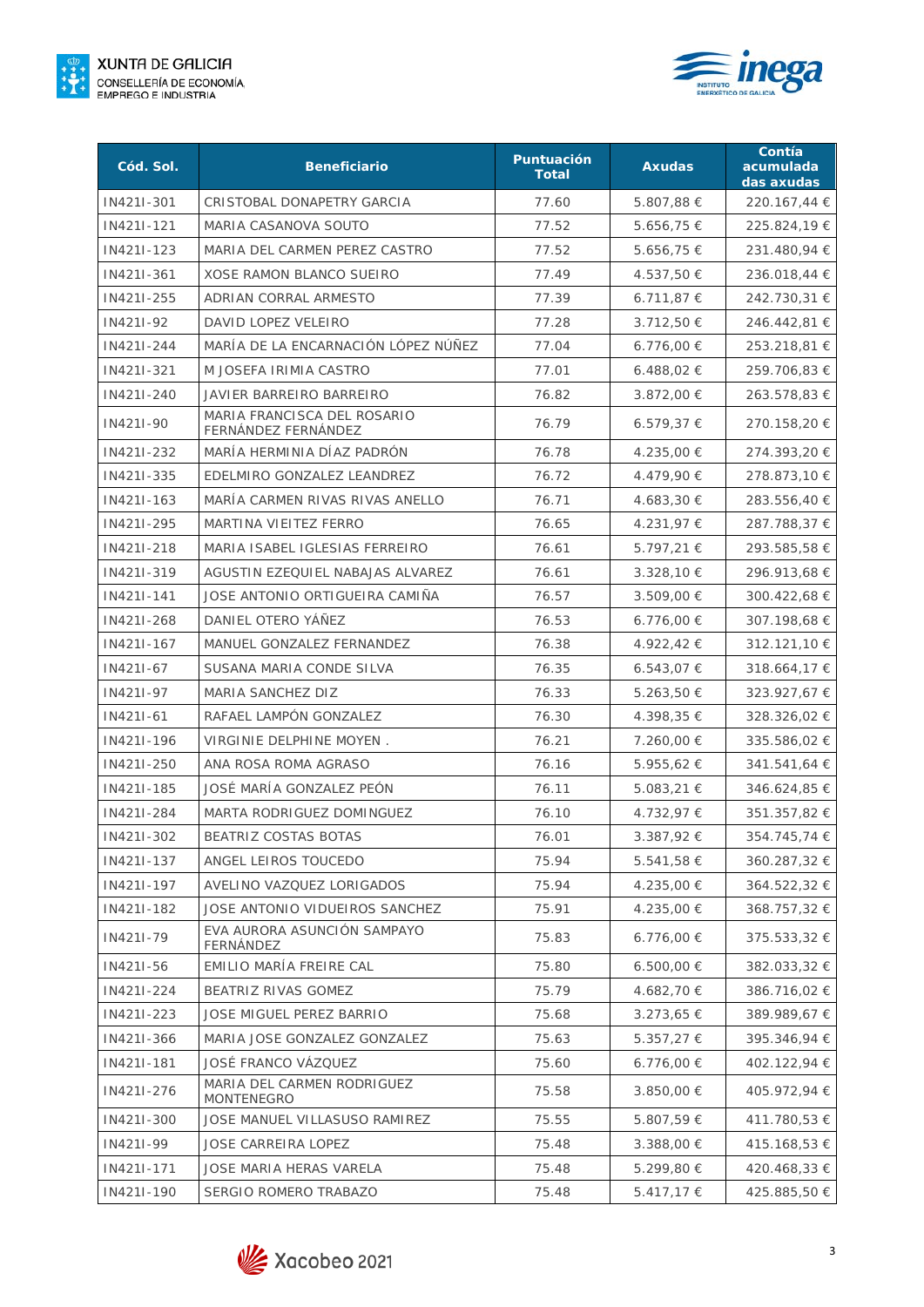



| Cód. Sol.  | <b>Beneficiario</b>                  | Puntuación<br><b>Total</b> | <b>Axudas</b>  | Contía<br>acumulada<br>das axudas |
|------------|--------------------------------------|----------------------------|----------------|-----------------------------------|
| IN421I-195 | ANGELA PINTOS PAZOS                  | 75.48                      | 5.919,92 €     | 431.805,42 €                      |
| IN421I-136 | <b>JOSE ALFONSO CASTRO</b>           | 75.40                      | 5.412,33 €     | 437.217,75 €                      |
| IN421I-143 | EVA LORETO RODRIGUEZ SOBRINO         | 75.40                      | 2.974,18 €     | 440.191,93 €                      |
| IN421I-312 | JOSE EMILIO OUBIÑA ARAGUNDE          | 75.39                      | 7.183,77 €     | 447.375,70€                       |
| IN421I-274 | <b>NOEL SUAREZ PEREZ</b>             | 75.32                      | 4.222,90 €     | 451.598,60 €                      |
| IN421I-342 | MANUEL NOVO VILLASANTE               | 75.30                      | 4.307,60 €     | 455.906,20 €                      |
| IN421I-85  | MARIA ELIA SILVA ROSENDE             | 75.24                      | 5.357,27 €     | 461.263,47 €                      |
| IN421I-82  | LUCIANO GARCIA GOMEZ                 | 75.22                      | 3.539,25 €     | 464.802,72 €                      |
| IN421I-160 | MARIA JESUS PEDREIRA CORRAL          | 75.18                      | 6.015,48 €     | 470.818,20 €                      |
| IN421I-354 | NICASIA ALFONSO SOUSA                | 75.17                      | 3.467,56 €     | 474.285,76 €                      |
| IN421I-199 | FRANCISCO DE ASIS ODRIOZOLA GONZALEZ | 75.06                      | 4.095,85 €     | 478.381,61 €                      |
| IN421I-119 | TERESA VIEITEZ FERNANDEZ             | 74.99                      | 3.388,00 €     | 481.769,61 €                      |
| IN421I-162 | ISABEL RODRIGUEZ RODRIGUEZ           | 74.99                      | 4.114,00 €     | 485.883,61 €                      |
| IN421I-221 | MARIA ASUNCION DOMINGUEZ FERREIRA    | 74.99                      | 4.891,42 €     | 490.775,03 €                      |
| IN421I-88  | <b>IVAN VARELA CACHAZA</b>           | 74.98                      | 6.413,20 €     | 497.188,23 €                      |
| IN421I-287 | EDUARDO VILLADA ECHEVARRÍA           | 74.96                      | $6.776,00 \in$ | 503.964,23 €                      |
| IN421I-262 | MATILDE LAGO FERNANDEZ               | 74.84                      | 4.177,52 €     | 508.141,75 €                      |
| IN421I-225 | OLGA GARCIA FERRADAS                 | 74.82                      | 6.167,37 €     | 514.309,12 €                      |
| IN421I-303 | MARIA DEL CARMEN GONZALEZ VAZQUEZ    | 74.82                      | 5.149,07 €     | 519.458,19€                       |
| IN421I-265 | <b>VERONICA MENDEZ PAZ</b>           | 74.79                      | 4.235,00 €     | 523.693,19€                       |
| IN421I-290 | ESPERANZA QUINTEIRO MEJUTO           | 74.77                      | $6.776,00 \in$ | 530.469,19€                       |
| IN421I-120 | DORINDA CARRIL OREIRO                | 74.75                      | 5.293,75 €     | 535.762,94 €                      |
| IN421I-234 | MANUELA RODRIGUEZ CRISTOBO           | 74.65                      | 3.878,05 €     | 539.640,99€                       |
| IN421I-266 | PURIFICACION BREY MARTINEZ           | 74.63                      | 6.776,00 €     | 546.416,99€                       |
| IN421I-108 | JOSE MANUEL RIVAS NOVO               | 74.62                      | 6.639,87 €     | 553.056,86 €                      |
| IN421I-326 | MARIA DEL CARMEN CURRAS PEREZ        | 74.62                      | 4.772,84 €     | 557.829,70 €                      |
| IN421I-270 | MARIA CONCEPCION PACHECO ALONSO      | 74.56                      | 5.357,27 €     | 563.186,97 €                      |
| IN421I-220 | JOSE RAMON PAZ NOYA                  | 74.53                      | 3.738,90 €     | 566.925,87 €                      |
| IN421I-183 | JUAN CARLOS SANROMAN CALVAR          | 74.45                      | 3.569,50 €     | 570.495,37 €                      |
| IN421I-362 | JUAN CARLOS SANROMAN CALVAR          | 74.45                      | 3.569,50 €     | 574.064,87 €                      |
| IN421I-275 | ALBERTO LOPEZ TRINCADO               | 74.44                      | 4.235,00 €     | 578.299,87 €                      |
| IN421I-60  | ELISA GARCIA MARQUE                  | 74.41                      | 6.432,97€      | 584.732,84 €                      |
| IN421I-86  | JOSE ANTONIO FERNANDEZ OTERO         | 74.35                      | $6.352,50 \in$ | 591.085,34 €                      |
| IN421I-151 | MARINA CENDON CENDON                 | 74.35                      | 3.388,00 €     | 594.473,34 €                      |
| IN421I-207 | MANUEL JESUS RODRIGUEZ VAZQUEZ       | 74.28                      | 4.484,86 €     | 598.958,20 €                      |
| IN421I-161 | JAIME LÓPEZ DEIBE                    | 74.20                      | 6.776,00 €     | 605.734,20 €                      |
| IN421I-252 | JESÚS ALONSO MEIRIÑO                 | 74.11                      | 3.080,00 €     | 608.814,20 €                      |
| IN421I-217 | ELVA CARRERA GONZALEZ                | 74.03                      | 4.235,00 €     | 613.049,20 €                      |
| IN421I-241 | MARIA RIVAS ALFONSIN                 | 73.95                      | 3.811,50 €     | 616.860,70 €                      |
| IN421I-135 | MARÍA DEL ROSARIO DOMÍNGUEZ VAQUERO  | 73.93                      | 4.235,00 €     | 621.095,70 €                      |
| IN421I-62  | TIMOTEO LAGO MALLO                   | 73.88                      | 6.543,07€      | 627.638,77 €                      |

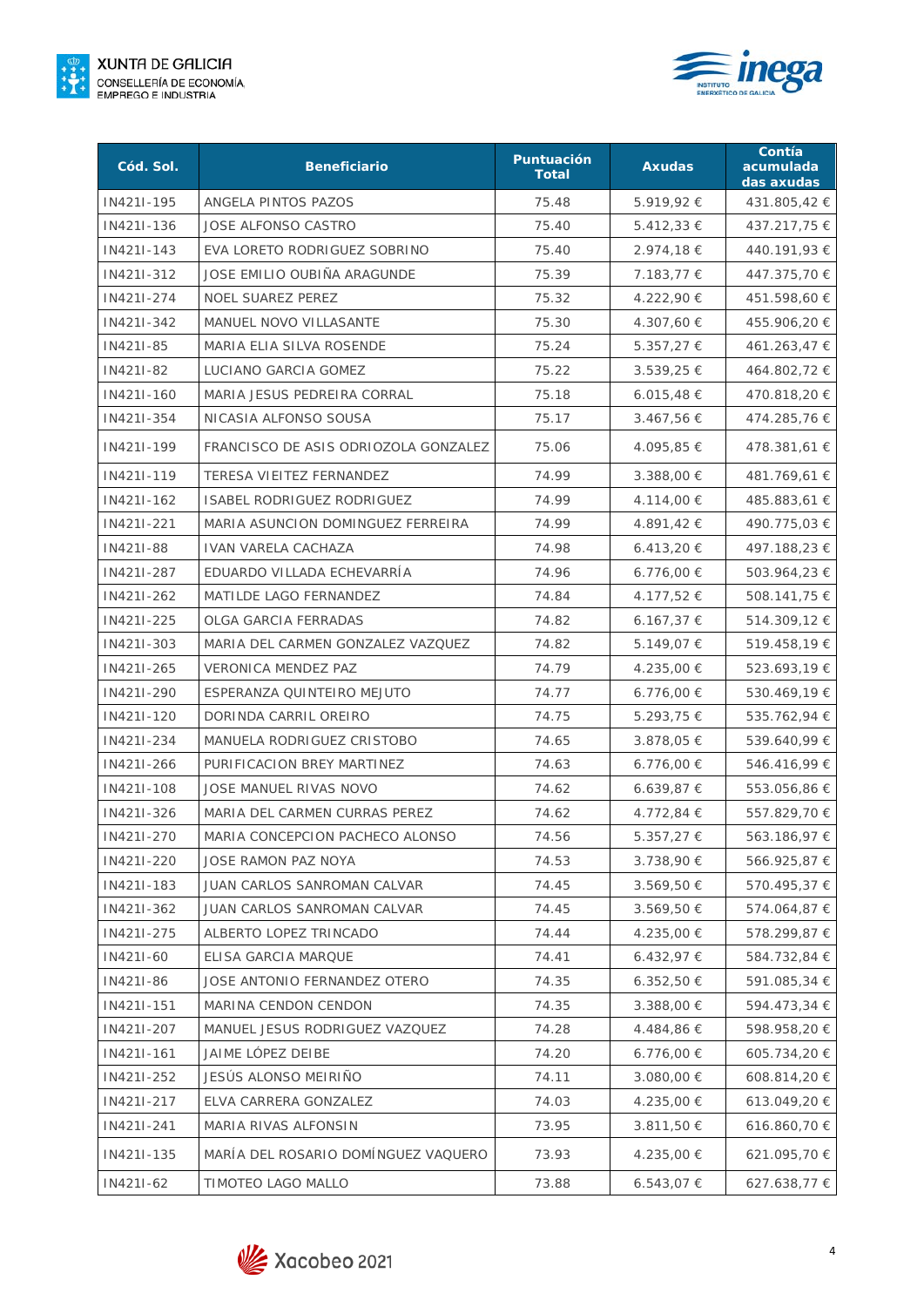



| Cód. Sol.  | <b>Beneficiario</b>               | Puntuación<br><b>Total</b> | <b>Axudas</b>  | Contía<br>acumulada<br>das axudas |
|------------|-----------------------------------|----------------------------|----------------|-----------------------------------|
| IN421I-258 | BEATRIZ CEDRON VILAR              | 73.85                      | 5.293,75 €     | 632.932,52 €                      |
| IN421I-359 | MANUEL BERNARDEZ FERRADANS        | 73.83                      | 4.216,85 €     | $637.149,37 \in$                  |
| IN421I-228 | BARBARA ALCALDE SOMOZA            | 73.82                      | 3.003,00 €     | 640.152,37 €                      |
| IN421I-289 | MARTA MACEIRAS GONZÁLEZ           | 73.76                      | $5.357,27 \in$ | 645.509,64 €                      |
| IN421I-219 | MANUEL ANGEL DURAN VAZQUEZ        | 73.71                      | 5.293,75 €     | 650.803,39 €                      |
| IN421I-214 | ANTONIO CORREA VEIGA              | 73.65                      | 3.381,95 €     | 654.185,34 €                      |
| IN421I-66  | JUDIT SEOANE DOPAZO               | 73.58                      | $3.850,00 \in$ | 658.035,34 €                      |
| IN421I-212 | MARIA LUISA PEREZ GONZALEZ        | 73.56                      | 4.821,86 €     | 662.857,20 €                      |
| IN421I-150 | CLARIBEL ESTEVEZ FRANCO           | 73.53                      | 4.235,00 €     | 667.092,20 €                      |
| IN421I-152 | MARIA JESUS BLANCO MARTINEZ       | 73.45                      | 4.235,00 €     | 671.327,20 €                      |
| IN421I-353 | BIBIANA VILAS MARTINEZ            | 73.39                      | 4.095,85 €     | 675.423,05 €                      |
| IN421I-200 | <b>GUILLERMO GIL PRIETO</b>       | 73.36                      | 3.932,50 €     | 679.355,55 €                      |
| IN421I-105 | FERMÍN PENA LADRA                 | 73.30                      | 6.776,00 €     | 686.131,55 €                      |
| IN421I-307 | CRISTINA SANTISO GALLEGO          | 73.29                      | $3.922,21 \in$ | 690.053,76€                       |
| IN421I-159 | JESÚS MANUEL LIÑARES FRAGA        | 73.24                      | 5.293,75 €     | 695.347,51 €                      |
| IN421I-138 | LUIS GARCÍA TOJO                  | 73.12                      | $6.227,87 \in$ | 701.575,38 €                      |
| IN421I-129 | MANUEL JESÚS HERRÁN EXPÓSITO      | 73.10                      | 2.117,50 €     | 703.692,88 €                      |
| IN421I-323 | JOSE MANUEL RODRIGUEZ RODRIGUEZ   | 72.93                      | 4.225,92 €     | 707.918,80 €                      |
| IN421I-140 | MANUEL ABELAIRAS MEILAN           | 72.90                      | 5.212,07 €     | 713.130,87 €                      |
| IN421I-345 | AURORA RODRIGUEZ RODRIGUEZ        | 72.79                      | 4.235,00 €     | 717.365,87 €                      |
| IN421I-230 | ALVARO RUS PARGA                  | 72.74                      | $5.293,75 \in$ | 722.659,62 €                      |
| IN421I-334 | PEDRO CASTAÑEDA SANCHEZ           | 72.71                      | $6.776,00 \in$ | 729.435,62 €                      |
| IN421I-226 | DARIO PEREZ SANCHEZ               | 72.56                      | 5.293,75 €     | 734.729,37 €                      |
| IN421I-245 | ISRAEL FERNANDEZ-ALVARIÑO DELGADO | 72.56                      | 4.083,75 €     | 738.813,12 €                      |
| IN421I-131 | MARIA ISABEL LAGO MARTINEZ        | 72.50                      | 4.222,90 €     | 743.036,02 €                      |
| IN421I-222 | LUCIA DIEGO MARTINEZ              | 72.50                      | 4.235,00 €     | 747.271,02 €                      |
| IN421I-231 | MOISES RODRIGUEZ DIAZ             | 72.46                      | 4.235,00 €     | 751.506,02 €                      |
| IN421I-260 | JOSE LOSADA ABUIN                 | 72.29                      | 3.139,34 €     | 754.645,36 €                      |
| IN421I-201 | TOMAS CARBALLO CENDAN             | 72.23                      | 5.293,75 €     | 759.939,11 €                      |
| IN421I-355 | ALBA MONTES ALVAREZ               | 72.19                      | 4.235,00 €     | 764.174,11 €                      |
| IN421I-104 | PABLO FLORES PEREZ                | 72.14                      | 4.235,00 €     | 768.409,11 €                      |
| IN421I-126 | MARIA TERESA MARTINEZ ROUCO       | 72.14                      | 4.537,50 €     | 772.946,61 €                      |
| IN421I-236 | <b>JOSÉ FACAL NOVO</b>            | 72.07                      | $5.357,27 \in$ | 778.303,88€                       |
| IN421I-142 | JOSE JAVIER BERDULLAS JORGE       | 72.05                      | 3.738,90 €     | 782.042,78 €                      |
| IN421I-155 | SEVERINO MEAÑOS MEIJIDE           | 71.91                      | 3.303,29 €     | 785.346,07 €                      |
| IN421I-277 | MARIA DEL CARMEN VILLANUEVA NOVOA | 71.79                      | 6.772,37€      | 792.118,44 €                      |
| IN421I-280 | BEGOÑA ECHEVARRIETA MARIÑO        | 71.77                      | 4.234,39 €     | 796.352,83 €                      |
| IN421I-87  | VANESA CASAL ANCA                 | 71.75                      | 5.293,75 €     | 801.646,58 €                      |
| IN421I-286 | BEATRIZ CAPÓN DOVAL               | 71.60                      | 5.293,75 €     | 806.940,33 €                      |
| IN421I-246 | JUAN CARLOS NIEBLA PIÑEIRO        | 71.56                      | 4.162,74 €     | 811.103,07 €                      |
| IN421I-309 | ANTONIO SOMOZA AMEIJEIRAS         | 71.52                      | 4.235,00 €     | 815.338,07 €                      |
| IN421I-278 | MARIA DEL CARMEN VERDES CASTRO    | 71.42                      | 6.776,00 €     | 822.114,07 €                      |

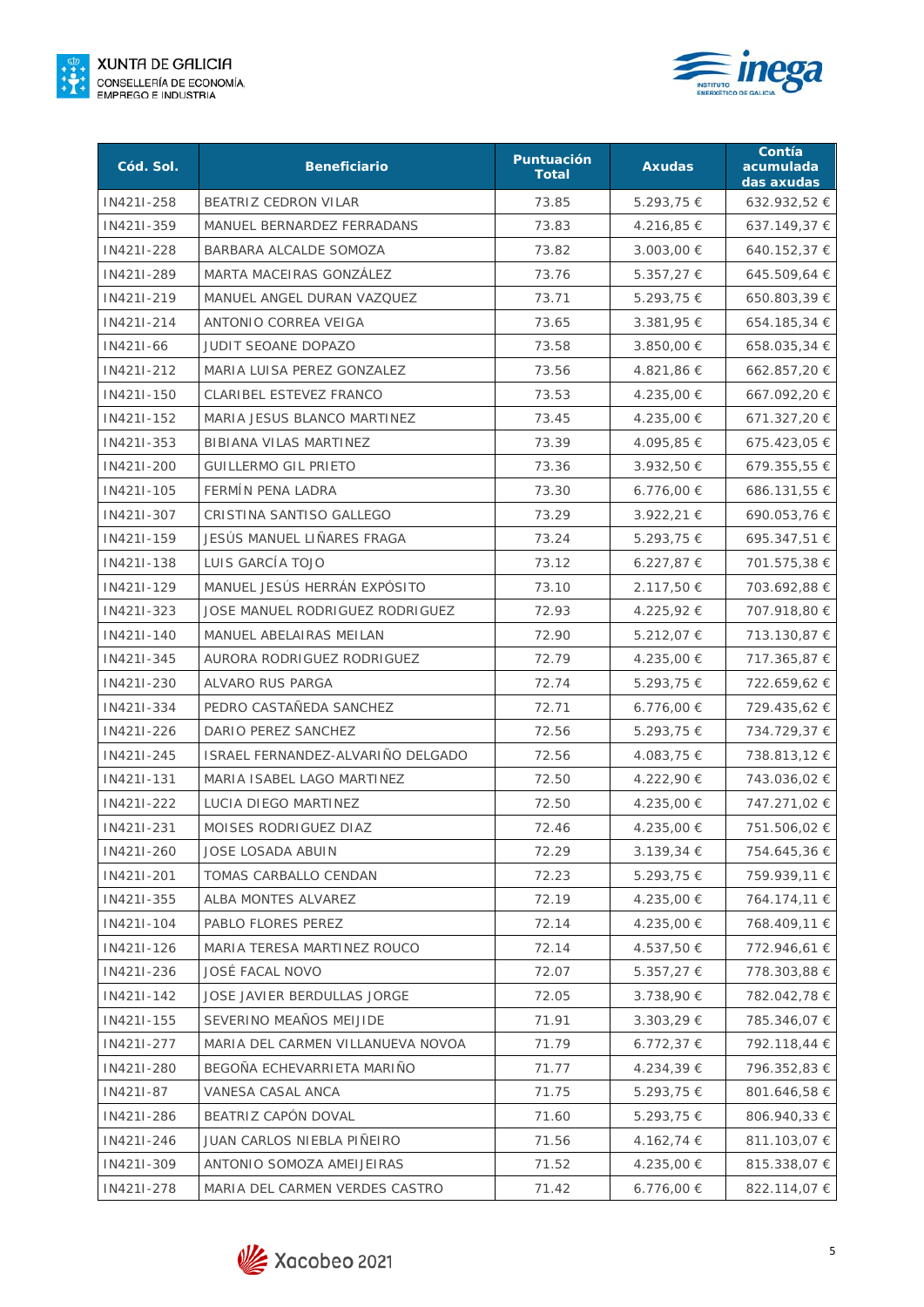



| Cód. Sol.  | <b>Beneficiario</b>            | Puntuación<br><b>Total</b> | <b>Axudas</b>  | Contía<br>acumulada<br>das axudas |
|------------|--------------------------------|----------------------------|----------------|-----------------------------------|
| IN421I-177 | SANTIAGO MARIÑO VILA           | 71.33                      | 5.405,67 €     | 827.519,74 €                      |
| IN421I-216 | ANTIA GROSSI FERNANDEZ         | 71.33                      | 5.396,60 €     | 832.916,34 €                      |
| IN421I-315 | ALFREDO MENDEZ PENA            | 71.10                      | 5.420,80 €     | 838.337,14 €                      |
| IN421I-169 | CARLOS MENDEZ FOLGUEIRA        | 70.79                      | 4.103,83 €     | 842.440,97 €                      |
| IN421I-130 | <b>IVAN FERNANDEZ REY</b>      | 70.53                      | 4.222,90 €     | 846.663,87 €                      |
| IN421I-75  | MARIA JOSE FEIJOO ALEN         | 70.42                      | 3.388,00 €     | 850.051,87 €                      |
| IN421I-156 | LUIS MIGUEL GANDARA FERNNANDEZ | 70.42                      | 2.887,50 €     | 852.939,37 €                      |
| IN421I-101 | ALVARO CRUCES ALVAREZ          | 70.40                      | 4.235,00 €     | 857.174,37 €                      |
| IN421I-332 | TITO CABO VILAS                | 70.39                      | 4.349,87 €     | 861.524,24 €                      |
| IN421I-65  | JUAN ABILLEIRA ABILLEIRA       | 70.36                      | 4.783,41 €     | 866.307,65 €                      |
| IN421I-180 | MIGUEL ANGEL MIGUEZ PORTELA    | 70.36                      | 5.384,50 €     | 871.692,15 €                      |
| IN421I-191 | ENRIQUE SANZ YELAMOS           | 70.36                      | $5.417,77 \in$ | 877.109,92 €                      |
| IN421I-192 | BEATRIZ MOLDES GAMALLO         | 70.36                      | 3.388,00 €     | 880.497,92 €                      |
| IN421I-327 | MARIA DOLORES CORTEGOSO PEREZ  | 70.36                      | 5.198,76 €     | 885.696,68€                       |
| IN421I-261 | MARIA JOSE VAZQUEZ GONZALEZ    | 70.34                      | 3.781,25 €     | 889.477,93€                       |
| IN421I-206 | ANA MARIA FERNANDEZ LOPEZ      | 70.33                      | 5.293,75 €     | 894.771,68 €                      |
| IN421I-346 | AMANCIA SANTALLA BARRERO       | 70.20                      | 4.235,00 €     | 899.006,68 €                      |
| IN421I-81  | DAVID MARTINEZ CERVIÑO         | 70.19                      | 3.388,00 €     | 902.394,68 €                      |
| IN421I-125 | ALBA GREGORES MÉNDEZ           | 70.19                      | $3.811,50 \in$ | 906.206,18 €                      |
| IN421I-210 | RAÚL LÓPEZ SÁNCHEZ             | 70.15                      | 6.388,80€      | 912.594,98 €                      |
| IN421I-314 | JOSE CARLOS FREIJEIRO GONZALEZ | 70.15                      | 5.420,80 €     | 918.015,78 €                      |
| IN421I-316 | ENCARNACION HURTADO GOMEZ      | 70.15                      | 5.420,80 €     | 923.436,58 €                      |
| IN421I-102 | RUBEN RODRIGUEZ PEREZ          | 70.14                      | 5.293,75 €     | 928.730,33 €                      |
| IN421I-324 | LAURA NOGUEIRA RODRIGUEZ       | 70.14                      | 3.303,29 €     | 932.033,62 €                      |
| IN421I-328 | MARÍA DOLORES PÉREZ CASARIEGO  | 70.14                      | $3.303,29 \in$ | 935.336,91 €                      |
| IN421I-356 | JOSE MANUEL FREIRIA DOMINGUEZ  | 70.13                      | 4.235,00 €     | 939.571,91 €                      |
| IN421I-340 | JOSE MANUEL VALVERDE COLMENERO | 70.11                      | 3.360,77 €     | 942.932,68 €                      |
| IN421I-311 | JUAN BASILIO VALVERDE GARCIA   | 70.07                      | 4.475,88 €     | 947.408,56 €                      |

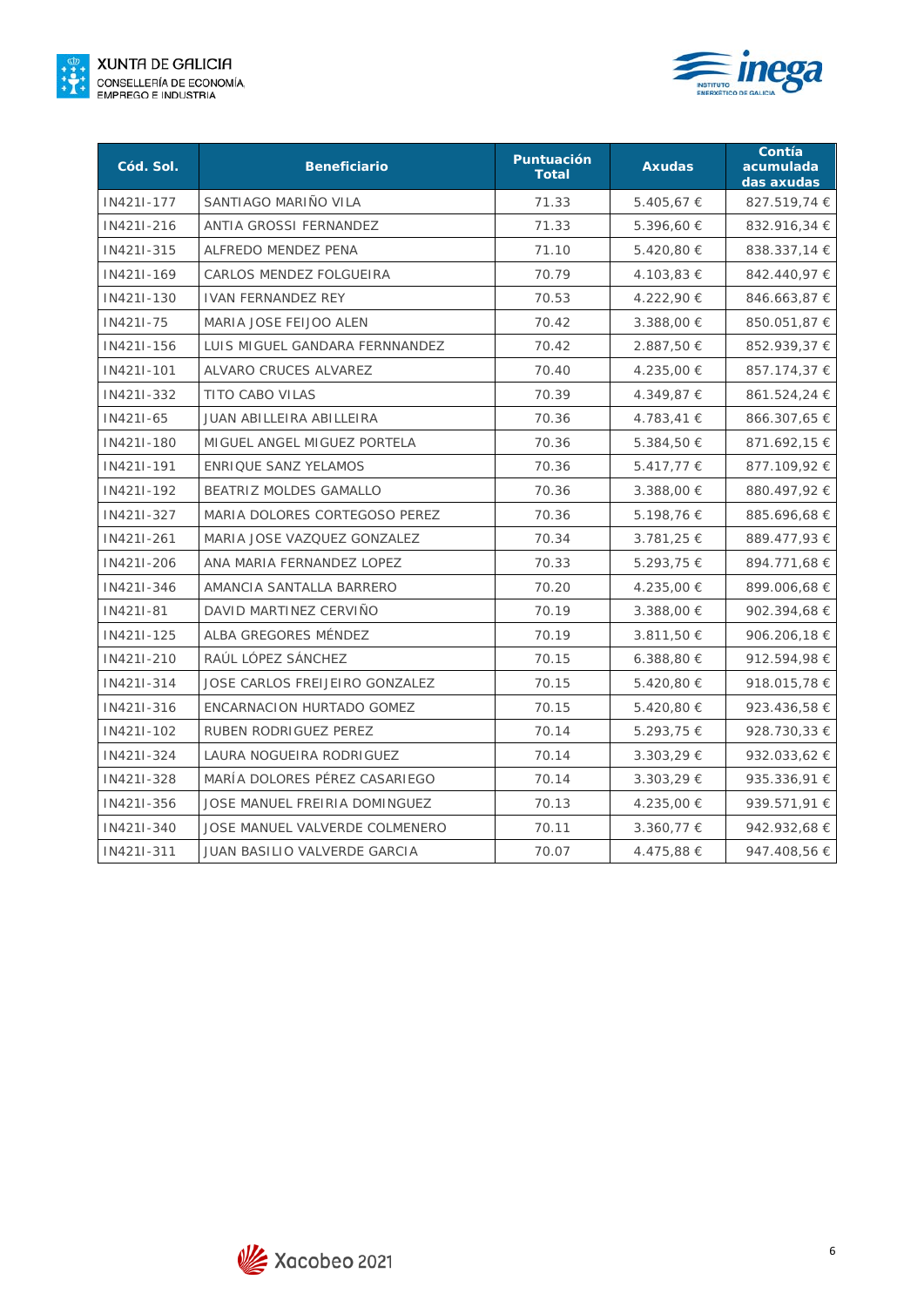



**Anexo II.- Proxectos en lista de agarda**

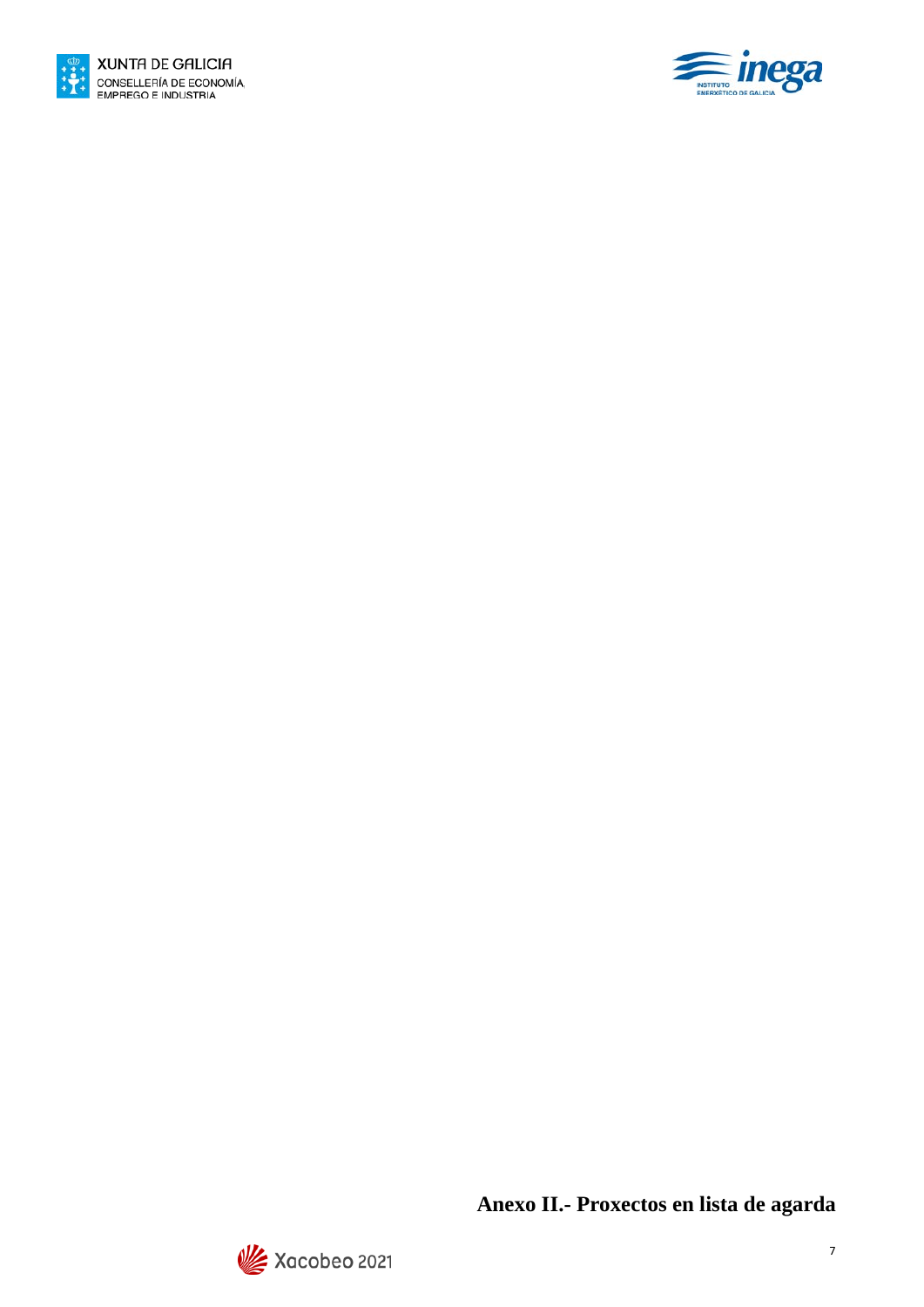



| Cód. Sol.  | <b>Solicitante</b>                               | <b>Puntuación</b><br><b>Total</b> | Axuda solicitada |
|------------|--------------------------------------------------|-----------------------------------|------------------|
| IN421I-317 | JAVIER RODRIGUEZ SUAREZ                          | 69.95                             | 5.529,70 €       |
| IN421I-69  | JUAN MANUEL BERMUDEZ FERRIN                      | 69.65                             | $5.357,27 \in$   |
| IN421I-242 | RAMÓN BREA DONO                                  | 69.56                             | 4.537,50 €       |
| IN421I-64  | MARIA ELENA GONZALEZ PADRON                      | 69.47                             | 4.235,00 €       |
| IN421I-93  | MARIA CARMEN MATO CARRIL                         | 69.43                             | $6.776,00 \in$   |
| IN421I-153 | FRANCISCO JAVIER LOPEZ LOIS                      | 69.37                             | 5.553,90€        |
| IN421I-166 | MARÍA CRISTINA NAVEIRO RODRÍGUEZ                 | 69.20                             | 3.388,00 €       |
| IN421I-285 | MANUEL ENRIQUE FERNÁNDEZ GONZÁLEZ                | 69.18                             | $6.521,90 \in$   |
| IN421I-146 | MARIA DEL PILAR MODESTA DIAZ-FIERROS<br>VIQUEIRA | 68.94                             | 4.235,00 €       |
| IN421I-291 | JOSE MANUEL GOMEZ FRANCO                         | 68.94                             | 4.495,15 €       |
| IN421I-72  | <b>EMILIO REY GONZALEZ</b>                       | 68.60                             | $5.293,75 \in$   |
| IN421I-215 | RAQUEL IGLESIAS SEGUNDO                          | 68.56                             | 3.629,00 €       |
| IN421I-320 | COSUELO CORTIÑAS ALVILARES                       | 68.47                             | 4.286,12 €       |
| IN421I-55  | Mª BELÉN MOSQUERA CAMBA                          | 68.15                             | 3.630,00 €       |
| IN421I-133 | MARIA NATIVIDAD PESQUEIRA FONTAN                 | 67.95                             | 4.204,75 €       |
| IN421I-98  | CARMEN BARRAL DOMINGUEZ                          | 67.94                             | 2.490,00 €       |
| IN421I-165 | MANUELA FERREIRO CALDEIRO                        | 67.49                             | $5.445,00 \in$   |
| IN421I-52  | MARTIN CHAO TIZON                                | 67.42                             | 4.235,00 €       |
| IN421I-77  | <b>JOSE PEREIRA DIAZ</b>                         | 67.19                             | 2.750,00 €       |
| IN421I-127 | MARIA DEL CARMEN GAYOSO SEVES                    | 67.19                             | 2.159,49€        |
| IN421I-139 | SARA CARVAJAL ALVAREZ                            | 67.19                             | 3.722,67 €       |
| IN421I-58  | PEDRO MANUEL GARCIA MAO                          | 67.15                             | $2.552,00 \in$   |
| IN421I-297 | BELEN RODRIGUEZ RODRIGUEZ                        | 67.15                             | $3.387,80 \in$   |
| IN421I-299 | DAVID RODRIGUEZ CHAS                             | 67.15                             | 5.420,68 €       |
| IN421I-50  | FERNANDO CABARCOS DIAZ                           | 66.94                             | $3.630,00 \in$   |
| IN421I-271 | M <sup>a</sup> DEL CARMEN ROIS GINZO             | 66.67                             | 4.235,00 €       |
| IN421I-106 | JOSE ANTONIO FREIRIA CABALEIRO                   | 66.61                             | 2.956,75 €       |
| IN421I-174 | MANUEL FERNANDEZ BLANCO                          | 66.18                             | $5.357,27 \in$   |
| IN421I-157 | MARIA DEL CARMEN GOMEZ NUÑEZ                     | 66.10                             | $3.388,00 \in$   |
| IN421I-333 | JUAN ALBERTO DUARTE IGNACIO                      | 66.10                             | 4.235,00 €       |
| IN421I-296 | MARIA ALVAREZ PETEIRO                            | 66.05                             | $5.357,27 \in$   |
| IN421I-184 | JAVIER CAL OTERO                                 | 65.84                             | 4.235,00 €       |
| IN421I-179 | VICENTE RIO LIRES                                | 65.70                             | $5.357,27 \in$   |
| IN421I-254 | MANUELA CIERNA MONTES                            | 65.59                             | $3.630,00 \in$   |
| IN421I-331 | MARIA TERESA DO CAMPO SANTIN                     | 65.53                             | 4.778,29 €       |
| IN421I-59  | MANUEL GRANDE GONZALEZ                           | 65.33                             | $5.445,00 \in$   |
| IN421I-256 | SONIA BARREIRO VAZQUEZ                           | 65.33                             | $3.630,00 \in$   |
| IN421I-91  | OBDULIA AMEIJEIRAS MANCEBO                       | 65.31                             | $3.685,00 \in$   |
| IN421I-83  | OLGA GONZALEZ RODRIGUEZ                          | 64.97                             | $3.475,74 \in$   |
| IN421I-74  | JOSE ANGEL ALDREY TEJO                           | 64.73                             | $5.293,75 \in$   |
| IN421I-227 | RUBEN DELGADO MARTINEZ                           | 63.85                             | 4.870,25 €       |